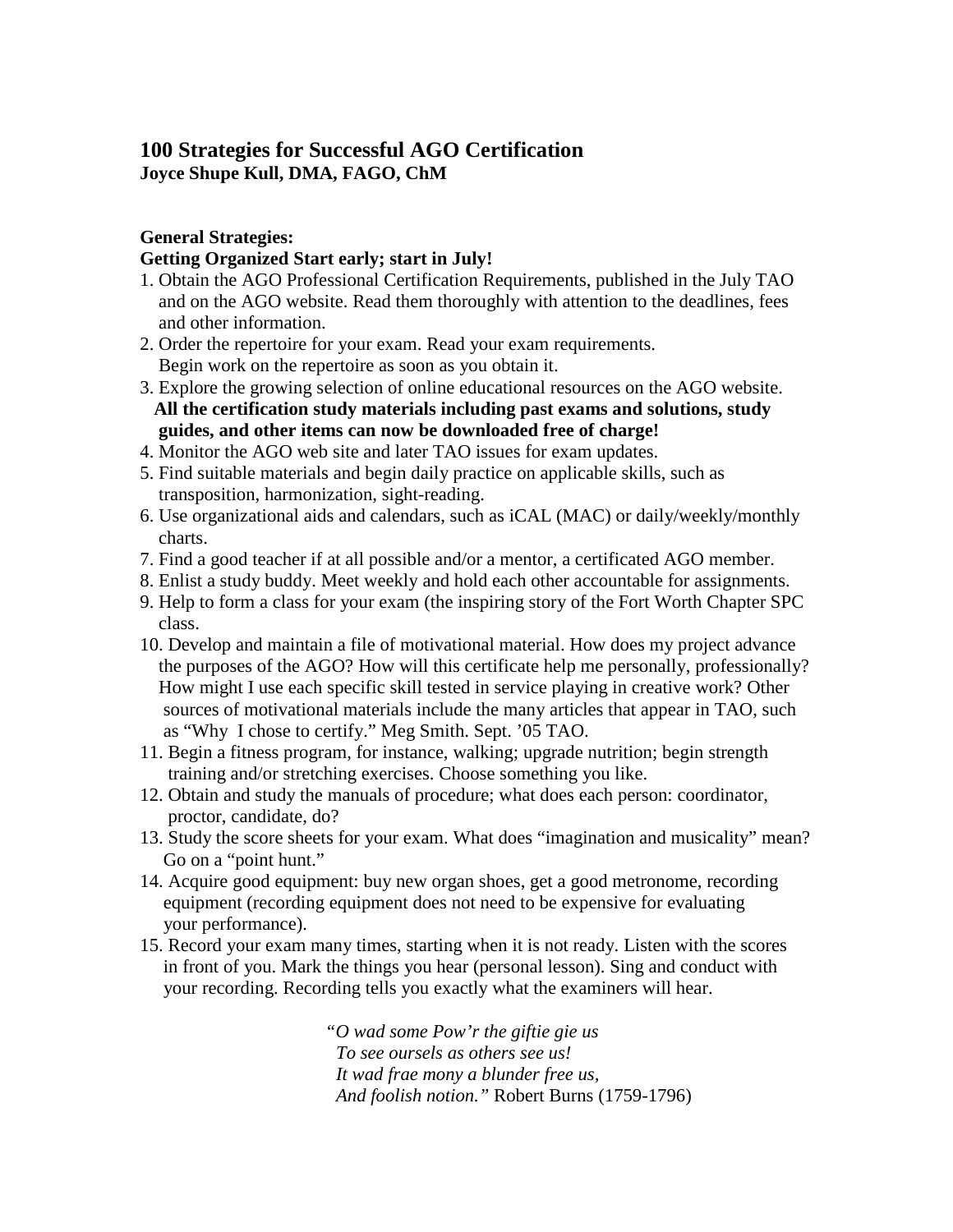- 16. Play the exam for others, on several different organs if possible.
- 17. Take one exam from a previous year; take it apart thoroughly and understand the level of each question. Save the rest of your exams for mock tests, first with no time limit, then the last two within the specified time allotted.
- 18. After your successful completion of the certificate, publicize your achievement, explain the significance of your certificate to your employer, help to promote the exams, encourage others to take them, organize study groups and classes, proctor exams, write articles for your chapter newsletter or TAO. Mentor certification candidates.
- 19. Continue to practice and upgrade your skills.
- 20. Start on the next exam.
- 21. Enjoy your achievement forever!

#### **Skills Common to Several Exams**:

These skills are central to our job of playing services, and they sometimes are not as well prepared as the exam repertoire pieces. Make a special effort to start early on skills and persevere until you obtain mastery a little above the required level.

#### **Sight-reading: SPC, CAGO, AAGO, FAGO**

Good sight-readers are made not born. Believe that! I have seen astonishing progress in candidates' abilities after a year of progressive exercises in sight-reading.

- 22. Study previous sight-reading tests for your exam. Become thoroughly familiar with the level expected of candidates. Actually practice the examples after using them as test samples. This gives good information and practice at the proper level.
- 23. Obtain resources at the correct level. For instance, the SPC uses two staves. Sources include: manuals only pieces from organ methods such as Gleason or Ritchie/Stauffer, English organ music for manuals alone, hymns played on manuals alone, fughettas on two staves such as those found in "*80 Chorale Preludes*." The CAGO sight-reading test uses three staves. Resources might include exercises for manuals and pedals from the above and other organ texts, hymns and easy chorales from Bach's "371" or *The Church Organist's Golden Treasury*, trios and fugal style books by Hudson, Trevor, Bach's *Orgelbüchlein*, examples from your organ books, borrowed organ music, the Rheinberger Trios, his *Twelve Fughettas*, Op. 123a, Albrechtsberger, *Twelve Trios*, slow movements from Bach's Trio Sonatas. Be sure to practice difficult examples, and include contemporary styles (Alain. *Deux Chorals*, Langlais *Organbook*).
	- AAGO: practice anthems in open score, practice the Duruflé *Requiem* choral part. FAGO: Go through all of the Bach Trio Sonatas for coordination and contrapuntal proficiency. Read complex scores such as those found in Reger. Go through much of your organ literature and borrowed scores.
- 24. Accompany an ensemble, a singer or play chamber music.
- 25. Do a two-minute sight-reading drill every day at the beginning of your practice time.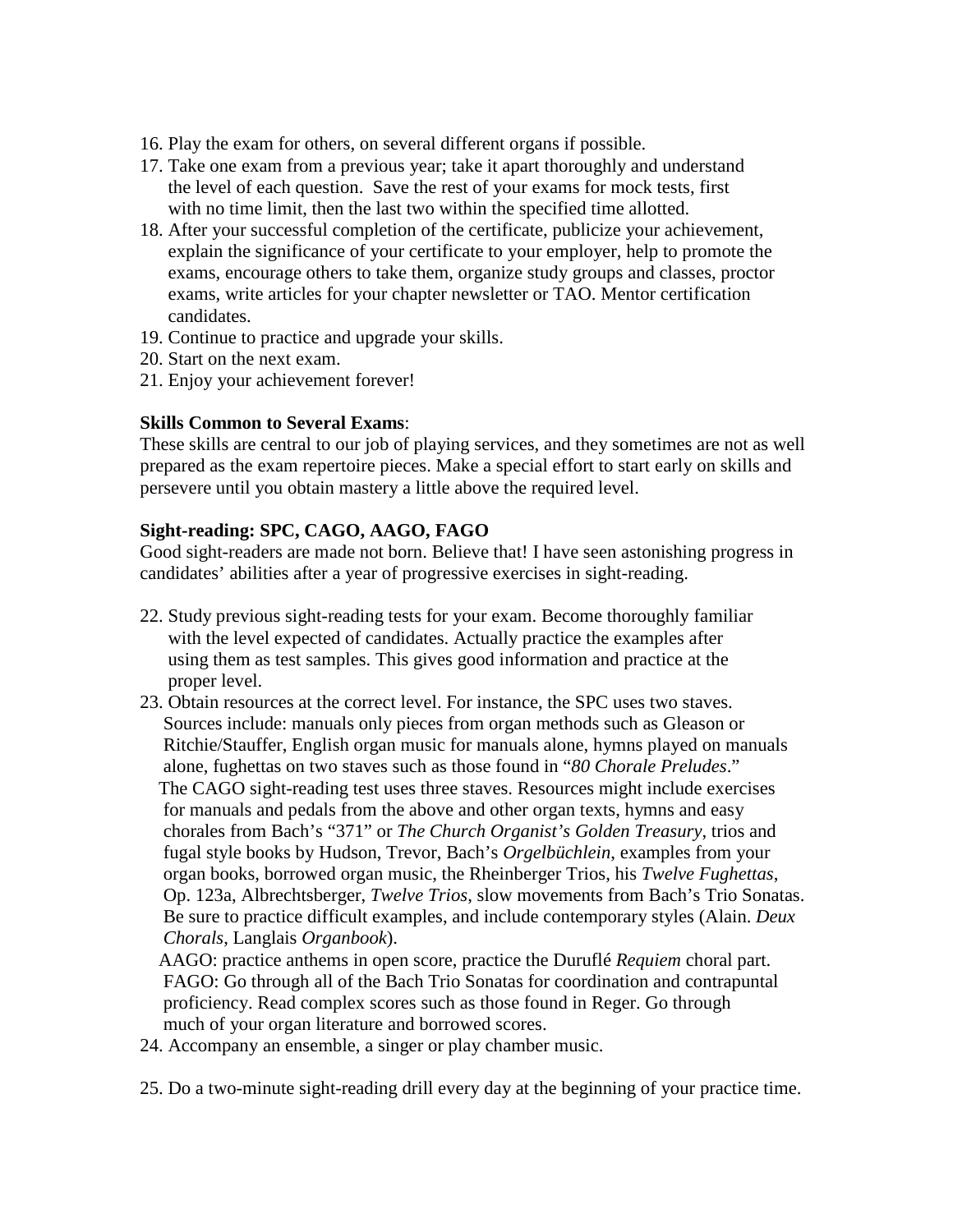(60 second scan, play, evaluate, play again if time allows.)

26. For the test itself, try some of the following top ten suggestions.

## **TOP TEN TIPS ON SUCCESSFUL SIGHTREADING FOR ORGANISTS**

10. Decide that you are going to become an excellent sight-reader. They are MADE not BORN.

9. Give yourself a two-minute test every practice session. Use 60 seconds to scan a short passage, using some of the techniques below.

8. Before you start...determine where you are. Begin at the far left of the staff: are the clefs normal, or are they all bass staffs, or two trebles and one bass? What is the key? Play the scale and cadence. What is the time signature? What tempo indications are given?

7. Find the measure with the most activity (notes, rhythm, shortest note values). Decide how you are going to deal with those elements. Be able to count every beat, starting at the beginning, with the smallest note value.

6. Don't have an accident(al)! Note where there are accidentals at the beginning of the measure; follow through to the end of the measure...does the note recur? Get competent at this! Check leger lines; find a method for reading at least three lines above or below each staff. Note repeated notes; how are they to be treated? What about overlapping, notes? Rests?

5. Prepare the pedal line (if applicable); position your feet for the first entry. (Except for SPC Test, almost always try to read three staves.)

4. Does the passage contain articulation marks or a word indicating articulation such as leggiero? Learn to immediately get a concept of phrase and form in order to achieve coherent and musical results the first time you play a passage.

3. Devise a suitable registration. Study the style and texture (trio, melody and accompaniment, etc.) for ideas on registration. Have a few simple registrations for different textures in mind.

2. RELAX! Play at least slightly slower than performance speed; drop a note if you think you are going to miss it; let your eye go to the busiest or most important part. KEEP GOING!

1. Finally, get yourself a church job, and you'll have so much music to play, that you'll soon be sight-reading all the time (just kidding)!

# **Hymn-Playing: SPC, CAGO, AAGO, ChM**

As you study, be aware that in the AAGO, FAGO, and ChM exams, the repertoire and anthems may be performed/rehearsed in any order; the order of performance of the SPC Test is now in service order.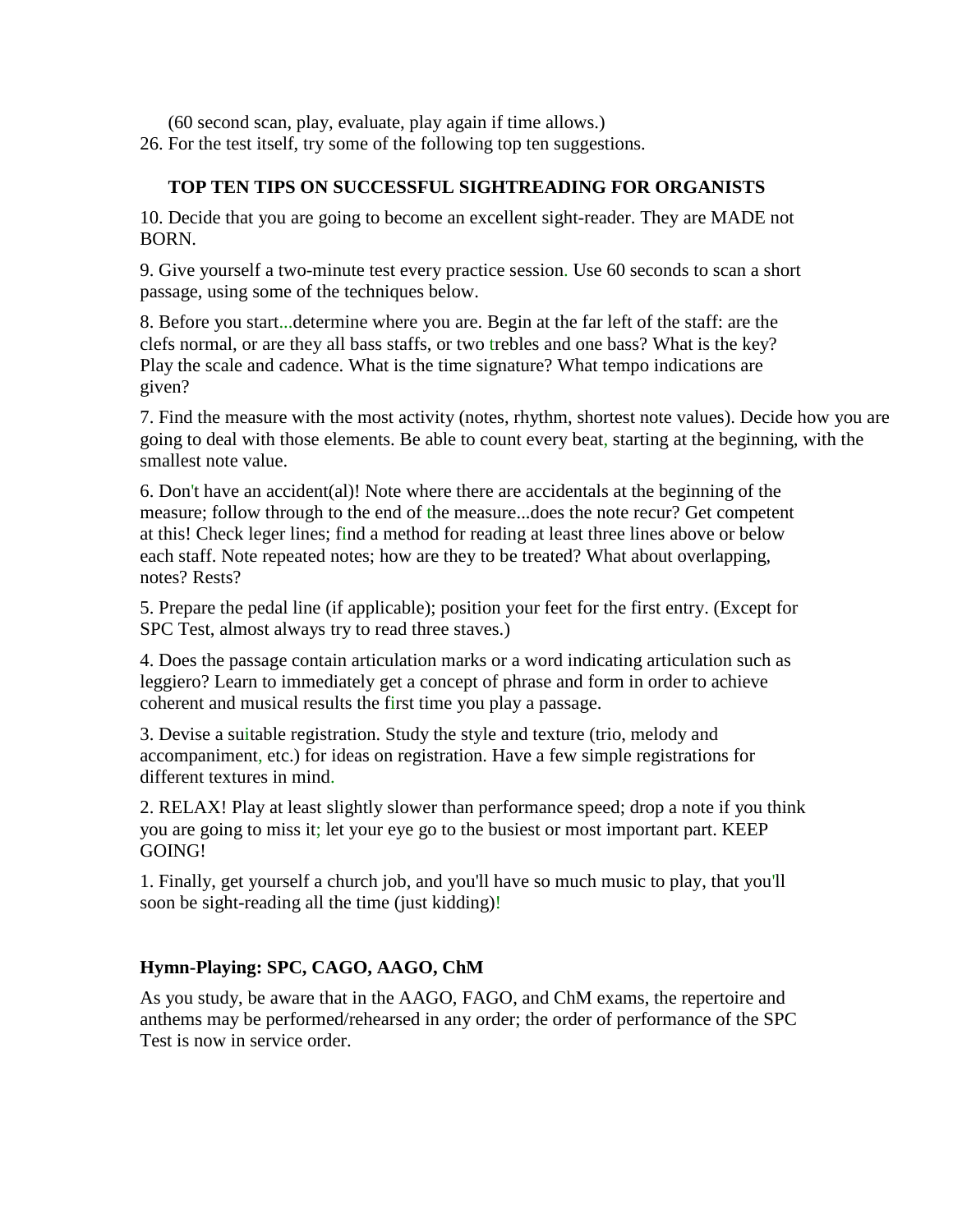- 27. Hymns are "job one" for church musicians. (Ken Grinnell) Sing with your playing of hymns and BREATHE!
- 28. Write in rests for breathing (often a quarter, or the appropriate rest, at the end of a line, stealing that much from the note value, not adding any time.)
- 29. Think deeply about the hymn texts and interpret them through your registration and style of playing (for example, majestic or prayerful).
- 30. Choose an appropriate tempo for each hymn and introduce it (if required) in the same tempo!
- 31. Keep hymn registrations clear and simple. For test purposes, do not change registrations in the middle of a verse (this should be rarely if ever practiced).
- 32. Be sure to repeat repeated notes in the melodic line.
- 33. Follow sensible practices regarding tying in hymns with slow harmonic rhythm, avoiding both choppiness and muddy playing.
- 34. Breathe before starting the next stanza.
- 35. Do not *ritard* at the end of every verse. Make it *poco rit*. at the end of the hymn!
- 36. Play with sensitivity, energy and joy! Facilitate the singing, and the congregation will follow your leadership.
- 37. Record your hymn playing and sing with it. How do your tempos sound? Can you breathe? Ask your buddy to sing with your hymn playing and listen to his/her helpful comments. Then exchange places with your partner.

# **Hymn Playing Demonstration: CAGO – AAGO level**

## **Transposition: SPC, CAGO, AAGO, FAGO**

- 38. Attend the frequent workshops offered at AGO National or Regional Conventions.
- 39. See Ken Grinnell's May 2008 TAO article (posted on the AGO website).
- 40. See Dean Billmeyer's handout "On Modulation." (posted on the AGO website).
- 41. Start early, be consistent, and practice long for this skill. SPC Test candidates can actually practice all four of their required transpositions ahead of time. For the CAGO, start with hymns and progress to Bach Chorales. For CAGO, AAGO and FAGO, make use of the examples in old exams as well as the Bach Chorales and other material. Transpose whenever possible in services and in accompanying soloists.
- 42. Start with one or two voices if necessary; play slowly and work up to four parts and a reasonable exam tempo.
- 43. Don't have an accident(al)! Learn to deal with each accidental in the required keys.
- 44. Always keep in mind the interval of transposition (e.g., up a whole step) and you will never get completely lost.
- 45. Read the pertinent TAO articles in the AGO booklet, "Preparing for AGO Exams," now available online. **Above all, play the tests in the keys specified!**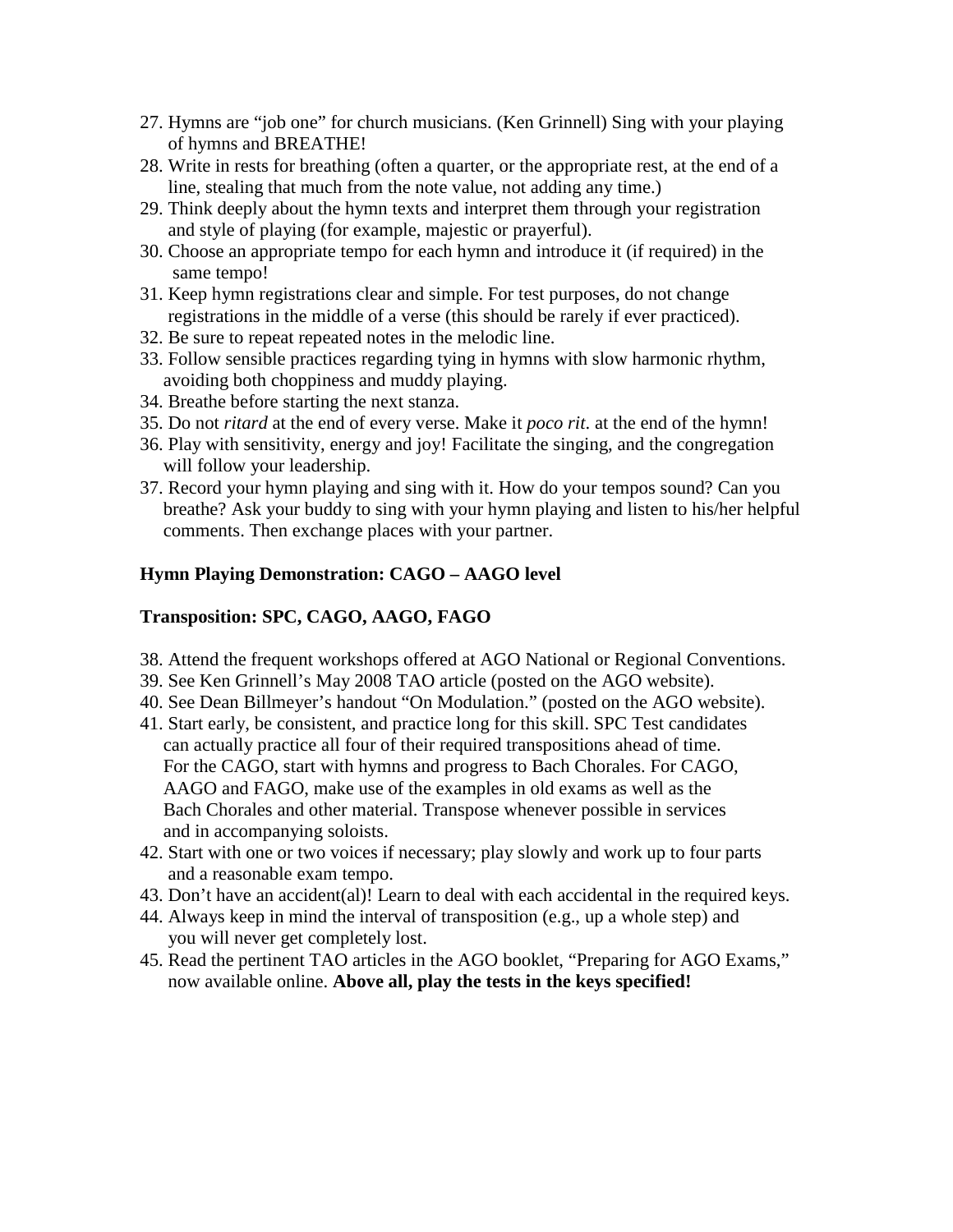## **Strategies for Specific Exams:**

## **Service Playing Certificate Test**

Put into practice all of the general suggestions above, especially as applied to specific requirements for the SPC Test. Play accurately, rhythmically and expressively.

#### **Know the grading sheet very well.**

- 46. Spend at least as much time on the skills and accompaniments as you spend on the required repertoire.
- 47. Joint NPM/AGO Certification Candidates, be aware of the specific NPM repertoire, liturgical and psalm requirements.
- 48. (S3.) Apply as many of the hymn suggestions given above as possible.
- 48. (S5.) If you do not regularly accompany a choir, try to arrange to practice your chosen anthems with a choir, or at least with a friendly choral director.
- 49.(S5.) Count short rests in the accompaniments. For longer breaks candidates are usually instructed to either play the choral parts or make a short pause and resume the accompaniment part in tempo. Know your options for rests. Be accurate on short rests. That includes the release as the rest begins.
- 51. (S5.) Be sensitive to the balance of choir and accompaniment in your registrations. Keep the registrations simple and clear, with as few changes as possible.
- 52. (S5.) Observe articulation marks such as slurs, accents, staccato marks. Execute clean changes of manual. Be sure all attacks and releases (manuals and pedals) are precisely together. Maintain tempo consistently. Shape phrases musically always.
- 53. (S4.) Play the psalm correctly, observing the requirements of each psalm carefully, with or without a singer.

#### **Colleague**

Advancing levels here include, for example, more difficult repertoire, the addition of a solo accompaniment, two hymns (or the NPM Liturgical piece and one hymn), plus keyboard skills to be prepared in a quiet room on a piano for 20 minutes, and then played at the organ with a 60-second scan for each skill, including sight-reading, harmonization, chosen from three possible styles, transposition and an improvisation selected from three options. The CAGO can be taken in two sections. (Please see the exact requirements in the July TAO.)

- 54. **Be informed as to when the CAGO repertoire changes!** The CAGO repertoire is on a two-year cycle beginning in even numbered years. Contact the AGO Certification Administrator, if you are in doubt about the current repertoire, [exams@agohq.org.](mailto:exams@agohq.org)
- 55. See the SPC Test suggestions for accompaniments.
- 56. (C4.) Hymns: requires an introduction and two stanzas, played "as though leading a large, enthusiastic congregation." The introduction may be original or may be selected from published repertoire." Read ALL of the hymn specifications carefully!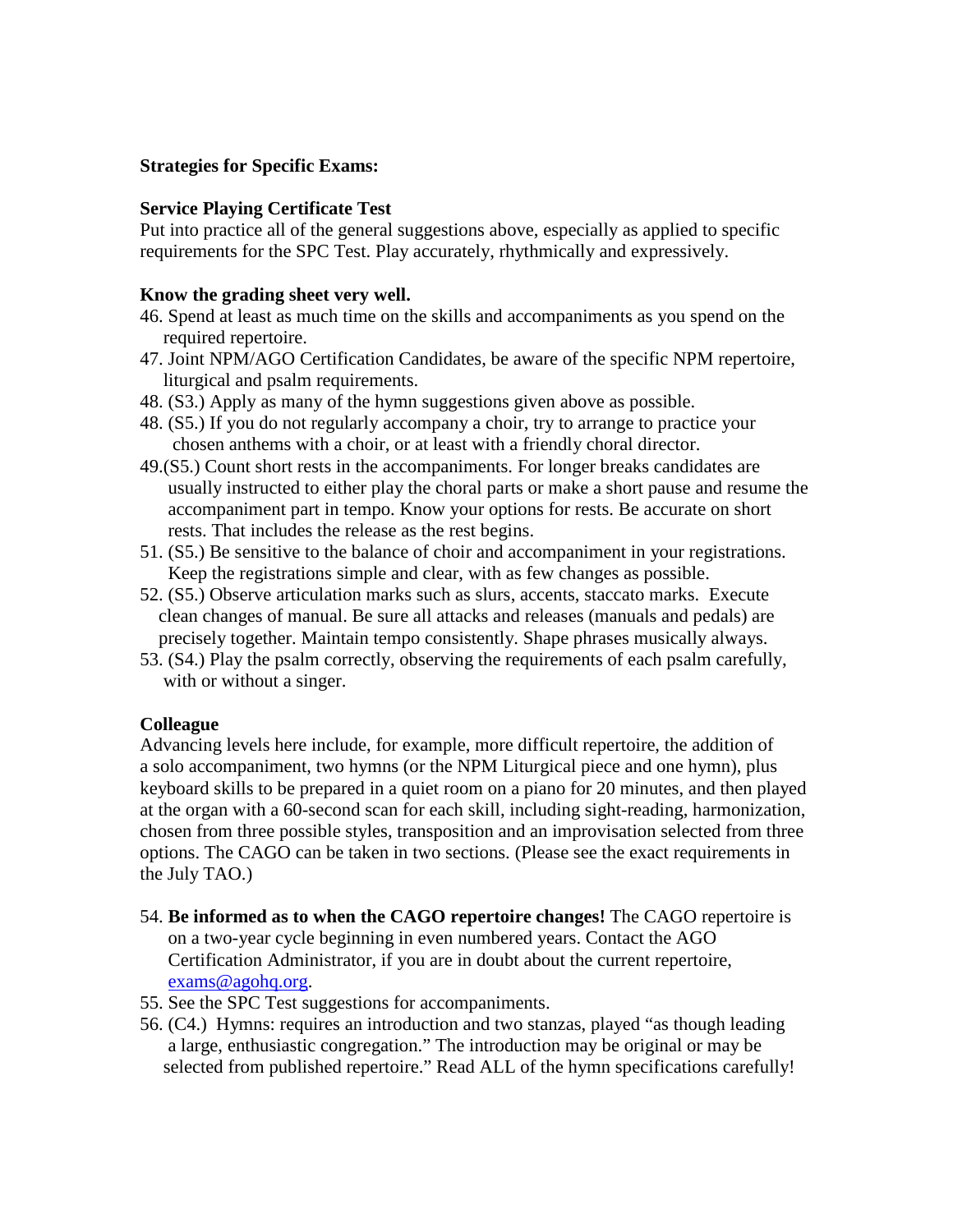- 57. (C6.) Harmonization requires knowledge of keys, cadences, chord progressions, voice leading and some chromatic harmony. Evaluate your level and seek a teacher, class or a keyboard text as indicated. Old exams are very helpful in preparing the harmonization question. If choosing the **a.** (hymn tune) option, practice reharmonizing hymns for services. Writing them out, at least at first, is a good idea.
- 58. (C8.) Improvisation. (Please see # 56.) There are many good TAO articles on improvisation in the AGO Booklet, "Preparing for AGO Exams." In addition, TAO has been running articles since 2001 on improvisation called, "Learn to Improvise in Fifteen Minutes a Day." These are short, useful tips. It is hoped that these articles may be compiled in a booklet as well. From the AGO Bibliography, the Michele Johns book on *Hymn Improvisation* is particularly useful.
- 59. (C8c.) Phil Gehring's article, "The Modulating Bridge," from the May 2005 TAO and revised in 2013 is now available online. It is also quite useful.
- 60. (C8c.) It is helpful, when candidates first begin to work with hymn bridges, to write out their examples, including the modulation plan. Spend as much time as necessary while learning the method. Work out many of them from old CAGO exams. Always have a plan for hymn bridges, and move forward with harmonic and rhythmic purpose.
- 61. Record your repertoire, accompaniments and hymns often. Play for others and play the exam on different organs.
- 62. Take at least three mock exams in which you work out the examples within the 20 minutes allowed and then play and record the entire exam at the console, preferably using the announcer's format in the Manual of Procedure. It is good to have a teacher or someone knowledgeable about the exam standards score the exams. Ask them to grade as rigorously as possible.

#### **Choir Master**

This is a highly specialized certificate! More people should prepare for the Choir Master exam, since so many organists/accompanists are pressed into service as regular or substitute choir directors, either for children or adult choirs. The skills tested in the Choir Master exam are extremely useful. Allow plenty of time to prepare for this exam!

- 63. Find a good voice teacher, preferably one trained in choral conducting. Work with the teacher over a full year or more, emphasizing vocal development, diction, and as many of the choral skills emphasized in Ch 1 as possible.
- 64. Videotape a rehearsal of the test anthems with a quartet, at least twice if possible, and critique your conducting techniques thoroughly.
- 65. Attend as many live choral performances as possible and sit where you can watch the conductor. Better yet, sing in a good choir under a master choral conductor. Listen to many recordings of excellent choral groups
- 66. Write a detailed plan for your rehearsal with each anthem and commit it to memory, marking the scores precisely. Practice starting at various spots.
- 67. Ask for an accompanist in order to concentrate on your rehearsal of the singers and on your conducting.
- 68. Play through the entire AGO Revised Examination Hymn Booklet in preparation for your keyboard test. Record several of the hymns and grade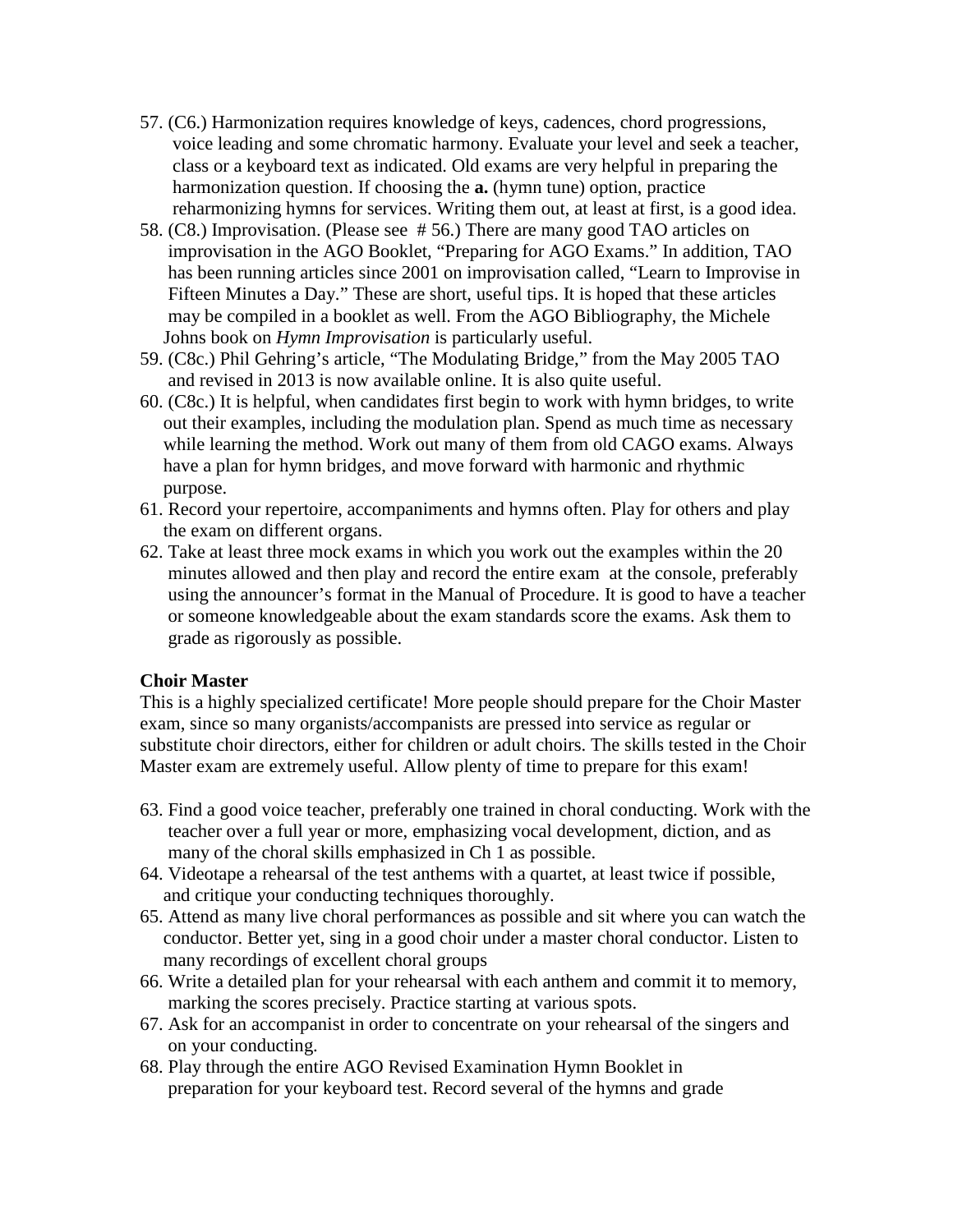your hymn playing techniques (see hymn section above).

- 69. Practice cadences in every key. Study harmonization techniques from a keyboard harmony book if necessary.
- 70. Practice all of the online AGO Ear Tests for the Choir Master Exam. Sing intervals every day. Either have a buddy play additional Choir Master Ear Tests from more recent exams or get someone to record them for you according to AGO specifications.
- 71. Section 2 Paperwork Tests Use texts from your music library and identify texts needed from the AGO Bibliography for the various sections of this test. Choose one good basic text to master in each area you need to study or review, and read further as necessary in other sources. Companions to denominational hymnals, such as *The Hymnal 1982 Companion*, contain much valuable information.

 Contemporary Hymn Supplements for at least one major denomination are useful resources. Explore the AGO Resources page in TAO for choral techniques and recordings.

- 72. (Ch 9.) Choral Repertoire: in addition to reviewing at least one major choral literature text, the candidate should study the work lists of at least two dozen major choral composers in *The New Grove Dictionary of Music and Musicians, 2nd Edition.* Listen to as many great choral works, extended as well as shorter works, as possible. Read choral journals and articles on choral singing.
- 73. Old Choir Master exams are great sources of knowledge about the short answer questions. They can help reveal weak areas and save time by indicating what the candidate does not need to review in great detail.
- 74. Plan to work out Section 2 at least twice within the time limit.

#### **Associate**

- 75. Choose your repertoire group early and start work as soon as possible.
- 76. Find a good organ teacher with which to prepare the repertoire and keyboard skills.
- 77. (A2.) Please see number 23: Sight-read anthems in open score. Try the Duruflé *Requiem* choral part and other major works in open score. Couple manual to pedal with no pedal stops in case you need to pick up a note or passage with a wide range. Be alert for crossing of parts.
- 78. (A4.) Know the figures thoroughly. Practice old exams and work with at least one figured bass text.
- 79. (A5.) Spend plenty of time on harmonization. Practice harmonizing hymn tunes. Try to work out at least a couple of dozen examples, including those from old AAGO exams. Review rules for doubling of voices if necessary, especially for adjacent  $6<sup>th</sup>$  chords. Remember that contrary motion is useful in avoiding parallels. Be sure your cadences are strong. Expect some simple chromaticism, such as secondary dominants.
- 80. (A6.) Creativity and technique at a higher level than the CAGO is expected in the Associateship hymn playing.
- 81. (A7.) Spend a year working with the three options for improvisation, but start to specialize in one option as the test date nears. Record your improvisation efforts many times.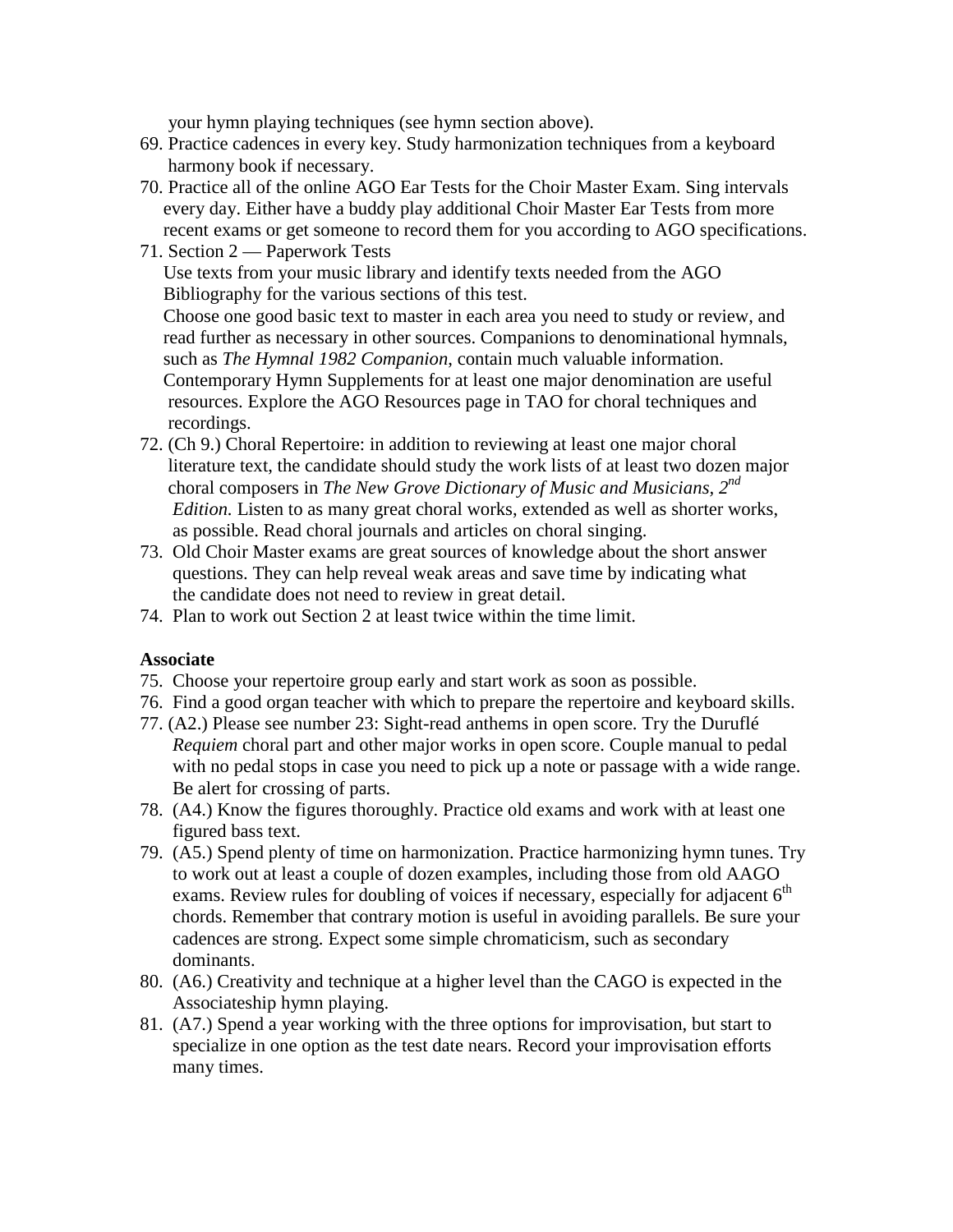- 82. (A8.) Analysis: Old exams are particularly useful in preparing the analysis question. Set up a clear system for writing your measure by measure analysis as well as the charts of the form.
- 83. (A9.) Fugue: Learn to write a tonal fugal answer. Refer to Walter Hilse's two recent articles on fugue (TAO April 2006 and March 2008) for practical suggestions on the Fugue question. These articles are available online.
- 84. (A10.) Use the online AAGO Ear Tests. Be sure and get someone to play other examples for you. As suggested earlier, sing intervals every day. Candidates tend to lose their way when interval recognition is not secure.
- 85. (A10.) In dictation, immediately determine how many measures are in the example. Beat the quarter note (or dotted quarter in compound meter), note the accent, and write the bar line. Practice several examples simply working out how many measures are given. Work some examples with rhythms only. Try some melodic lines very slowly and perfect interval recognition. When the tonic chord is given, recognize the root,  $3<sup>rd</sup>$  and  $5<sup>th</sup>$ . Quietly hum the triad. Gradually work up to speed on AAGO level examples.
- 86. (A11.) Composition. Study the given example. What is its style and texture? What does that suggest about the continuation? Devise a clear harmonic plan. Decide what contrast might be needed. End well!
- 87. (A12.) Questions. This section seems to cause more anxiety than most. The candidate has enough choices among the questions that failing this section is not likely, given some basic preparation in the areas listed in the exam requirements. The candidate who has had music history course work and some background in the study of organ design might decide to review contemporary musical trends and liturgy, with a short review also of organ and choral literature. A useful help is to look through an outline of music history such as the Wold and Cykler text, in order to determine weaknesses that might indicate further reading needs. Again, use old AAGO exams in order to test one's knowledge in the areas covered.

#### **Fellow**

The FAGO implies a continuation of skills learned previously, with several added creative aspects, such as a more lengthy improvisation and composing in several styles, as well as scoring for orchestra.

Section 1—Tests at the Organ

- 88. F1. The repertoire is at a high level of difficulty. Give it plenty of time to develop.
- 89. The keyboard tests also can require long preparation periods, depending on the candidate's starting level. F2. Sight-reading: see # 23.
- 90. (F3.) Sight-reading on four staves in c clefs and bass clef. In the past Bach's *Art of Fugue* was used as the source of this example. Now it will be newly composed.
- 91. (F4.) Adaptation of orchestral reduction for the organ. In this question the candidate should not try to get everything in, but provide a reasonable simplified rendition that is much more idiomatic to the organ.
- 92. (F6.) Improvisation in ternary form. The Gerre Hancock text, "*Improvising: How to Master the Art*" provides a clear path to mastery of this question.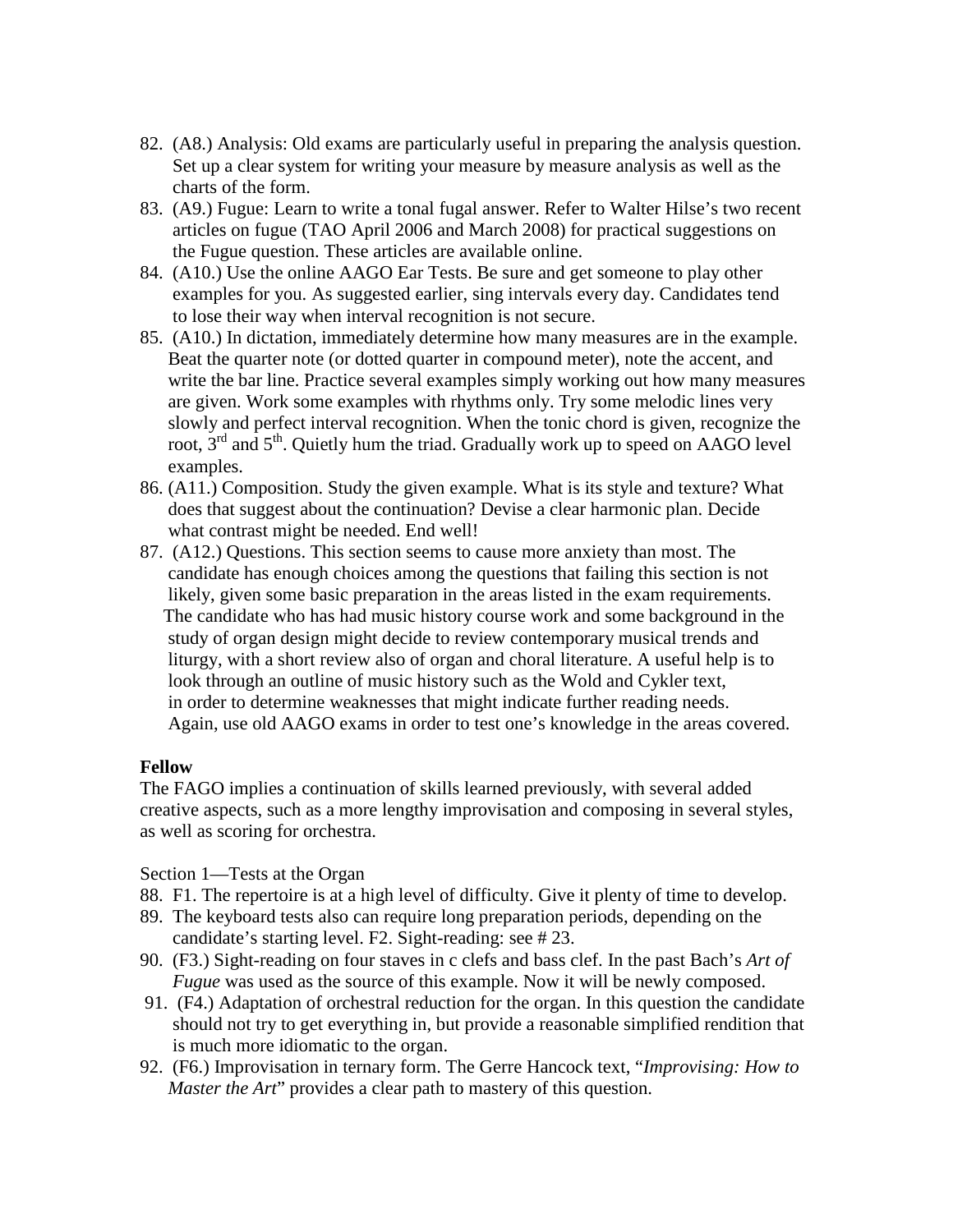- 93.  $(F7.)$  16<sup>th</sup>-Century Counterpoint. Most candidates understand the basic rules of the style. Problems tend to arise in the recognition of opportunities for imitation, in writing examples of the treatment of dissonance and in creating a strong ending cadence. Sometimes there are difficulties in text underlay. Of course, not all candidates experience every problem.
- 94. (F8.) Fugue. Please refer to # 83. The Walter Hilse articles can provide much insight. This is often a problem area. The candidate should work out plenty of examples and check them with the solutions booklets. Study and review subject and countersubject writing as needed.
- 95. (F9.) Essay. It is now possible to study and write about a subject in more depth since the topic is announced a year in advance. Most candidates are therefore preparing very thoroughly for this question.
- 96. (F10.) Ear Tests. Please see # 84 and # 85. Use the online AGO FAGO Ear Tests for immediate review. If candidates do not have a method for determining the number of measures, for writing the rhythms and entering the various parts (2 or 4) in a certain order, a system should be acquired quickly. Do work with a partner or use recorded examples from old FAGO exams. A comprehensive text such as *Listen and Sing* by Damschroder that begins with the basics can help fill in the gaps as needed.
- 97. (F11.) Orchestration. The instrumentation aspects of orchestration are relatively straightforward. Candidates with a background in arranging for orchestra have an advantage here. A systematic approach to review and mastery of the range and capability of instruments and the historical stylistic use of the orchestra is indicated.
- 98. (F12.) Choral Composition. This is, for some candidates, a very pleasant part of the FAGO exam, and it reminds one just how creative the FAGO exam really is. Set texts over a lengthy period. Take special note of effective choral compositions and the methods of fine choral composers.

## **All candidates**

- 99. Take pride in your accomplishments! You have furthered the mission of the AGO "to promote the organ...and to encourage excellence in the performance of organ and choral music…"
- 100. Further, you have facilitated the first three of the four purposes of the AGO:
	- 1. To advance the cause of organ and choral music…
	- 2. To improve the proficiency of organists and choral conductors.
	- 3. To evaluate, by examination, attainments in organ playing, choral techniques, conducting…and to grant certificates to those who pass such examinations…